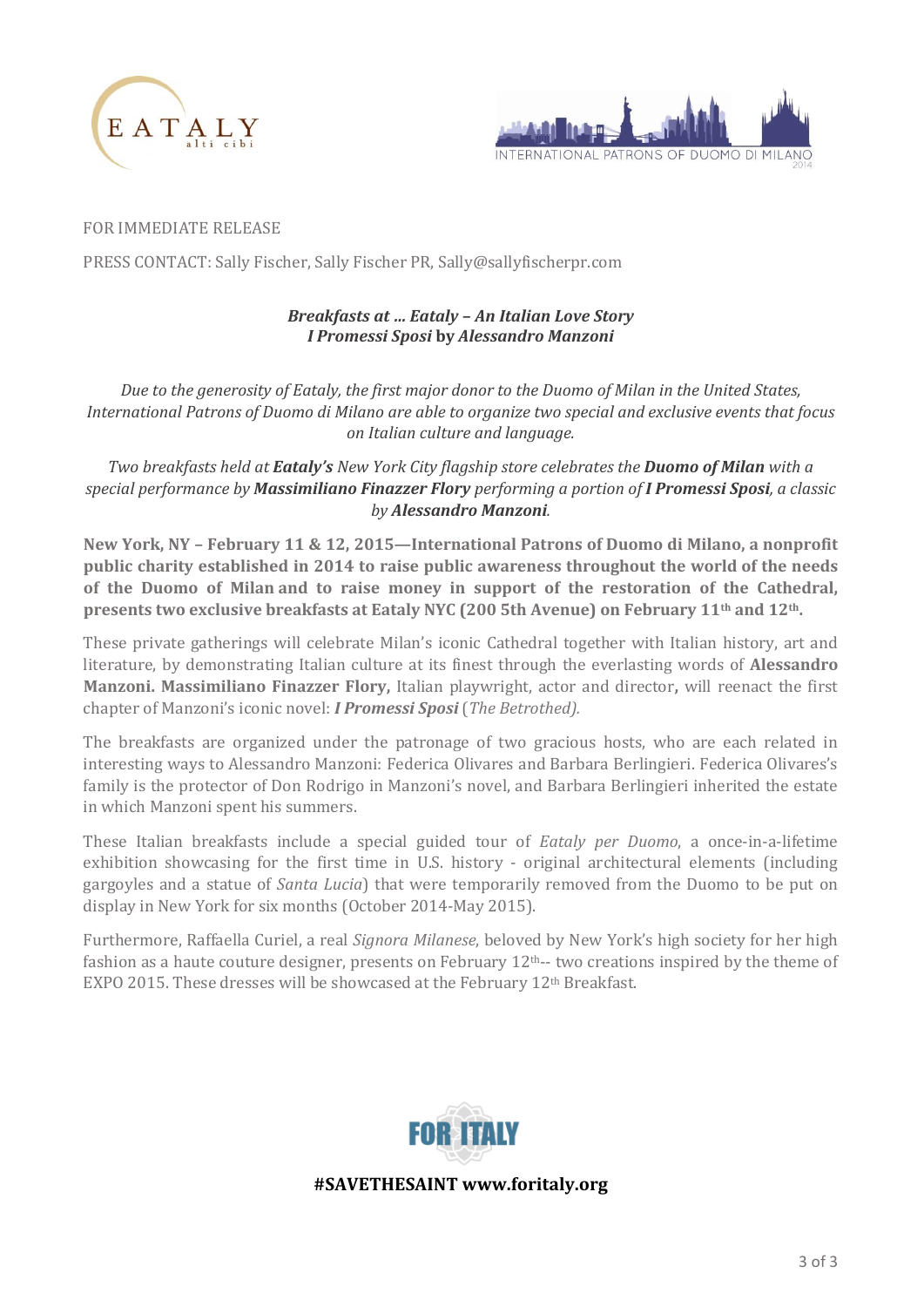



On the occasion of these two special events: International Patrons of Duomo di Milano announces

# **'SAVE THE SAINT'** *a crowdfunding campaign to conserve the spire of Saint Francesca Cabrini*

On March 3rd the crowdfunding campaign in favor of the Duomo di Milano will be launched on **[www.foritaly.org](http://www.foritaly.org/)**, the platform exclusively dedicated to preserving Italian heritage. This campaign is specifically created for the New York online community to take part in protecting Italian culture and history. This online crowdfunding campaign will offer all donors dreamlike perks and entertaining events with the objective of building a strong community around Italian culture and beauty.

**The goal is to raise \$150,000.00 by May 1st, 2015, in order to ensure that the spire dedicated to St. Francesca Xavier Cabrini (Mother Cabrini) is safeguarded and restored, and to help the Duomo di Milano shine on for future generations. St. Francesca Cabrini links Milan to New York: she embodies the shared values of these two cities: work, commitment, love of beauty and culture, and so much more. When the Milanese Saint first arrived in New York and fell in love with the city and its people. Today, Mother Cabrini, that was the first American citizen to become a Saint, is remembered and beloved by New Yorkers as the mother of migrants.** 



**#SAVETHESAINT www.foritaly.org**